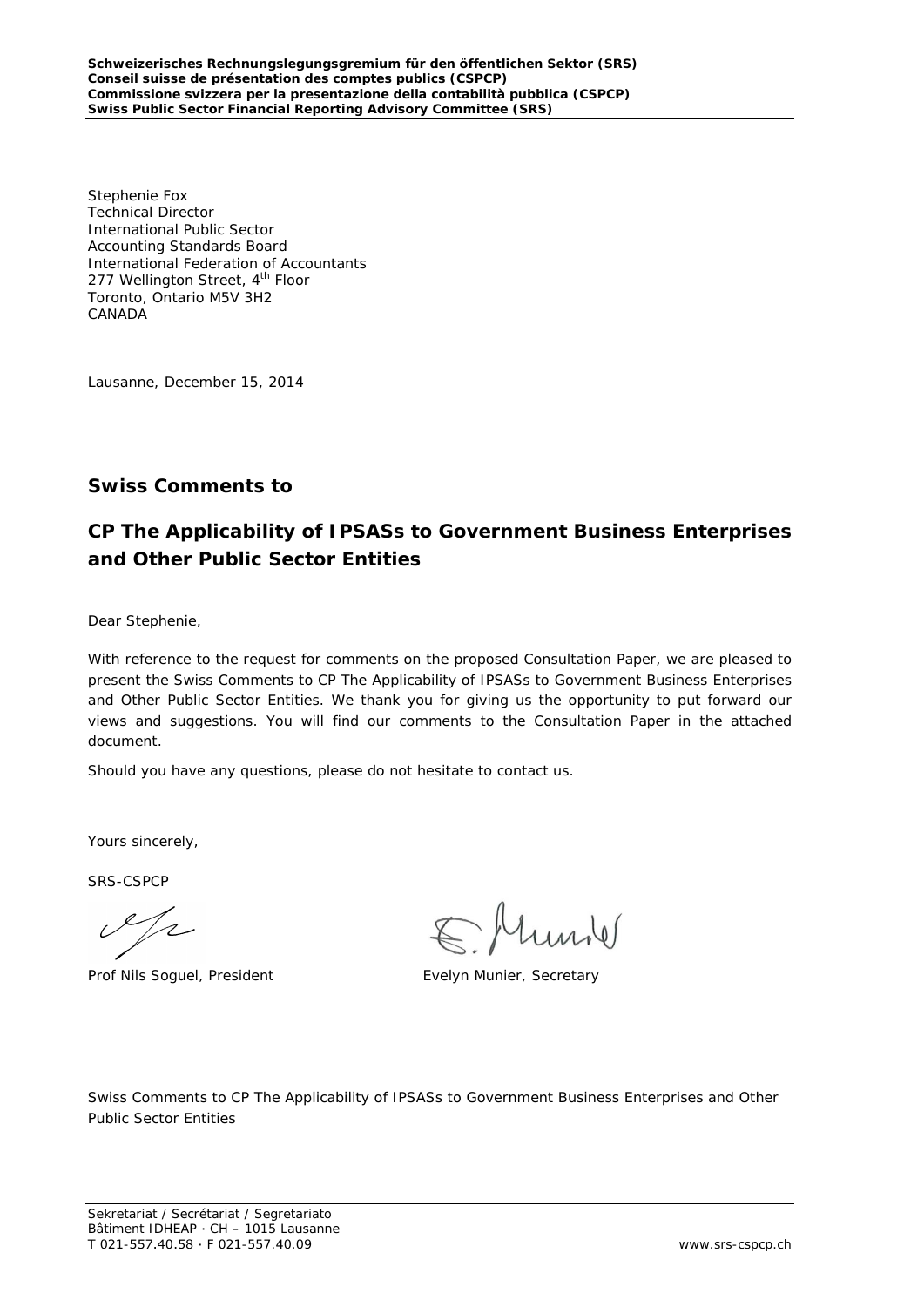## **Swiss Comment to**

# **CP The Applicability of IPSASs to Government Business Enterprises and Other Public Sector Entities**

| <b>Table of Content</b> | Page |
|-------------------------|------|
|                         |      |
|                         |      |
|                         |      |
|                         |      |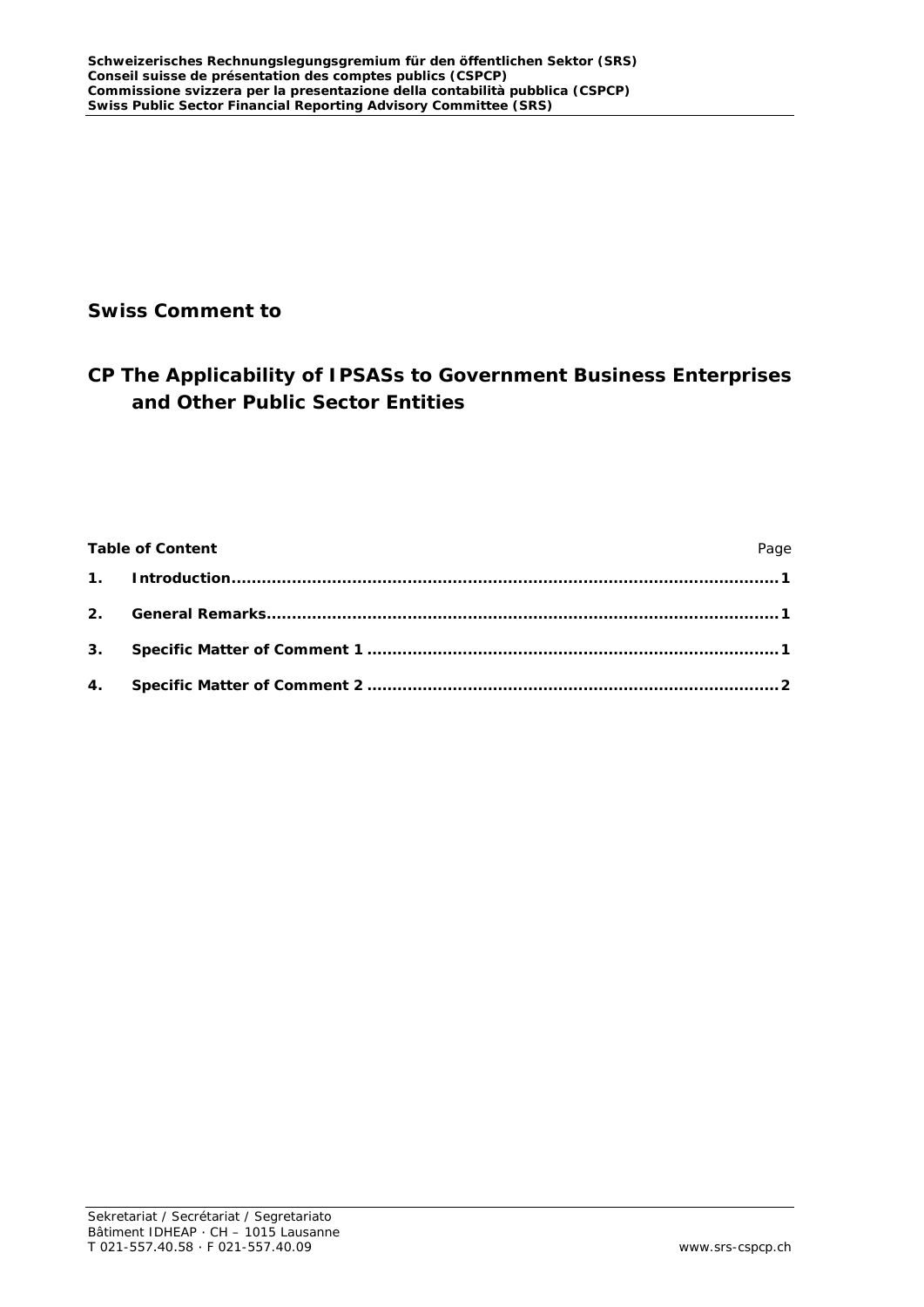#### <span id="page-2-0"></span>**1. Introduction**

The Swiss Public Sector Financial Reporting Advisory Committee (SRS-CSPCP) was established in 2008 by the Swiss Federal Ministry of Finance together with the cantonal Ministers of Finance. One of its aims is to provide the IPSAS Board with a consolidated statement for all three Swiss levels of government (municipalities, cantons and Confederation).

The SRS-CSPCP has discussed the *Consultation Paper The Applicability of IPSASs to Government Business Enterprises and Other Public Sector Entities* and comments as follows.

#### <span id="page-2-1"></span>**2. General Remarks**

The SRS-CSPCP welcomes that the IPSAS Board is communicating its view on the entities to which IPSASs apply and to which they do not apply. It is important that all entities that are defined as public sector entities and are not Government Business Enterprises apply the same accounting principles and potentially IPSAS. In this way the consolidation work can be simplified. Consequently it is necessary to clarify to which public entities that are not GBEs the IPSAS apply.

#### <span id="page-2-2"></span>**3. Specific Matter of Comment 1**

It is difficult to define GBEs exactly, as Option 2 proposes. It is more logical to define which entities must use IPSASs than to define which entities do not have to use IPSASs. Further Option 1 is in practice easier to realise, because it represents a principle-based approach. The SRS-CSPCP therefore in principle supports the principle-based Option 1.

Furthermore Option 1a is preferred to Option 1b. The Government Finance Statistics (GFS) Reporting Guidelines have proved to be very useful for the classification of public sector entities and their distinction from private sector entities, but financial statistics make no statements about the accounting principles to be applied. Public sector entities, which are a part of the General Government Sector (GGS per IPSAS 22) and are termed General Government Units, should of course apply IPSASs. On the other hand the units termed public corporations under GFS account either under IPSAS or IFRS. The 50% rule applies: where its market sales are consistently below 50% of its production costs, the unit is classified to the GGS. In such a case the entity applies IPSAS.

The SRS-CSPCP therefore supports Option 1a. However, the characteristics for public sector entities that are not part of the General Government Sector (GGS) and are not GBEs should be supplemented as follows:

- $\triangleright$  The entity's objective is not profit earning (not profit oriented). Certain entities may be financed out of taxes, others not. The method of financing is therefore not a consistent criterion in order to know whether an entity must apply IPSAS.
- $\triangleright$  It is possible that in certain cases the entities that apply IPSAS may earn a profit without this being for them a genuine objective. The reason why these entities must draw up their annual accounts in accordance with IPSAS is that, if the entity were repeatedly to suffer losses, the losses would be financed by another public sector entity via a transfer.

Further, the SRS-CSPCP would like a more detailed explanation of what is meant by the direct or indirect financing of activities of public sector entities as mentioned in Section 6.8 (b).